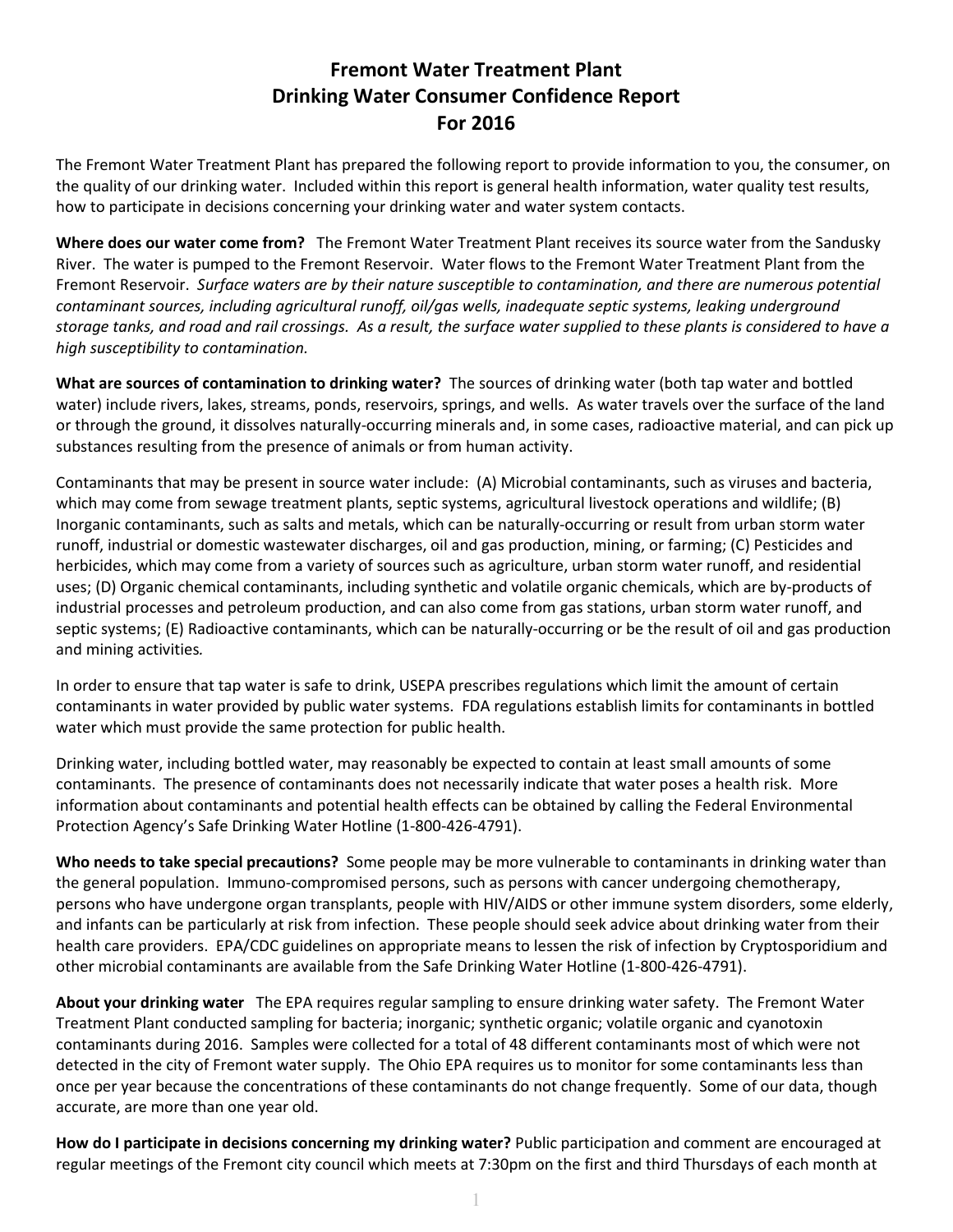the Fremont Municipal Building.For more information on your drinking water or additional copies you may contact Stephen Lamale at 419-332-3581. This report is also available on the City of Fremont website at www.fremontohio.org.

In 2016 we had an unconditioned license to operate our water system. Listed below is information on those contaminants that were found in the city of Fremont drinking water. The presence of contaminants in the water does not necessarily indicate that the water poses a health risk. The Ohio EPA requires us to monitor for certain contaminants less than once a year because the concentrations of these contaminants do not change frequently.

| <b>Contaminants</b><br>(Units)                                     | <b>MCLG</b>      | <b>MCL</b>          | Level<br><b>Found</b> | <b>Range of</b><br><b>Detections</b> | <b>Violation</b> | <b>Sample</b><br>Year | <b>Typical Source of Contaminants</b>                                                                                             |  |
|--------------------------------------------------------------------|------------------|---------------------|-----------------------|--------------------------------------|------------------|-----------------------|-----------------------------------------------------------------------------------------------------------------------------------|--|
| Microbiological                                                    |                  |                     |                       |                                      |                  |                       |                                                                                                                                   |  |
| Turbidity (%<br>samples meeting<br>standard)                       | <b>NA</b>        | <b>TT</b>           | 100                   | 100-100                              | No               | 2016                  | Naturally present in the<br>environment                                                                                           |  |
| Turbidity (NTU) <sup>1</sup>                                       | <b>NA</b>        | <b>TT</b>           | 0.06                  | $0.04 - 0.10$                        | No               | 2016                  | Soil Runoff                                                                                                                       |  |
| <b>Inorganic Contaminants</b>                                      |                  |                     |                       |                                      |                  |                       |                                                                                                                                   |  |
| Barium (ppm)                                                       | 2                | 2                   | 0.02                  | $0.02 - 0.02$                        | No               | 2016                  | Discharge of drilling wastes;<br>Discharge from metal refineries;<br>Erosion of natural deposits                                  |  |
| Fluoride (ppm)                                                     | 4                | 4                   | 1.09                  | $0.81 - 1.42$                        | No               | 2016                  | Erosion of natural deposits;<br>Water additive that promotes<br>strong teeth; Discharge from<br>fertilizer and aluminum factories |  |
| Nitrate (ppm)                                                      | 10               | 10                  | 3.19                  | $1.11 - 3.19$                        | No               | 2016                  | Runoff from fertilizer use;<br>Leaching from septic tanks;<br>sewage; Erosion of natural<br>deposits                              |  |
| Synthetic Organic Contaminants including pesticides and herbicides |                  |                     |                       |                                      |                  |                       |                                                                                                                                   |  |
| Atrazine (ppb)                                                     | 3                | 3                   | 0.41                  | $0.24 - 0.41$                        | No               | 2016                  | Runoff from herbicide used on<br>row crops                                                                                        |  |
| Simazine (ppb)                                                     | 4                | 4                   | 0.09                  | $0.06 - 0.09$                        | No               | 2016                  | Runoff from herbicide used on<br>row crops                                                                                        |  |
| <b>Disinfection By-Products</b>                                    |                  |                     |                       |                                      |                  |                       |                                                                                                                                   |  |
| Total<br><b>Trihalomethanes</b><br>(ppb)                           | $\mathbf 0$      | 80                  | 75.9                  | $30.4 - 103.0$                       | No               | 2016                  | By-product of water chlorination                                                                                                  |  |
| <b>Haloacetic Acids</b><br>(ppb)                                   | $\boldsymbol{0}$ | 60                  | 22.0                  | $11.4 - 29.2$                        | No               | 2016                  | By-product of water chlorination                                                                                                  |  |
| <b>Residual Disinfectants</b>                                      |                  |                     |                       |                                      |                  |                       |                                                                                                                                   |  |
| Chlorine (ppm)                                                     | MRDL=4<br>mg/l   | $MRDL=$<br>$4$ mg/l | 1.51                  | $0.32 - 2.13$                        | No               | 2016                  | Water additive used to control<br>microbes                                                                                        |  |
| <b>Cyanotoxins</b>                                                 |                  |                     |                       |                                      |                  |                       |                                                                                                                                   |  |
| Saxitoxin (ppb)                                                    | 0                | 0.2                 | 0.028                 | $< 0.022 -$<br>0.028                 | No               | 2016                  | A toxin produced by<br>cyanobacteria                                                                                              |  |

## **TABLE OF DETECTED CONTAMINANTS**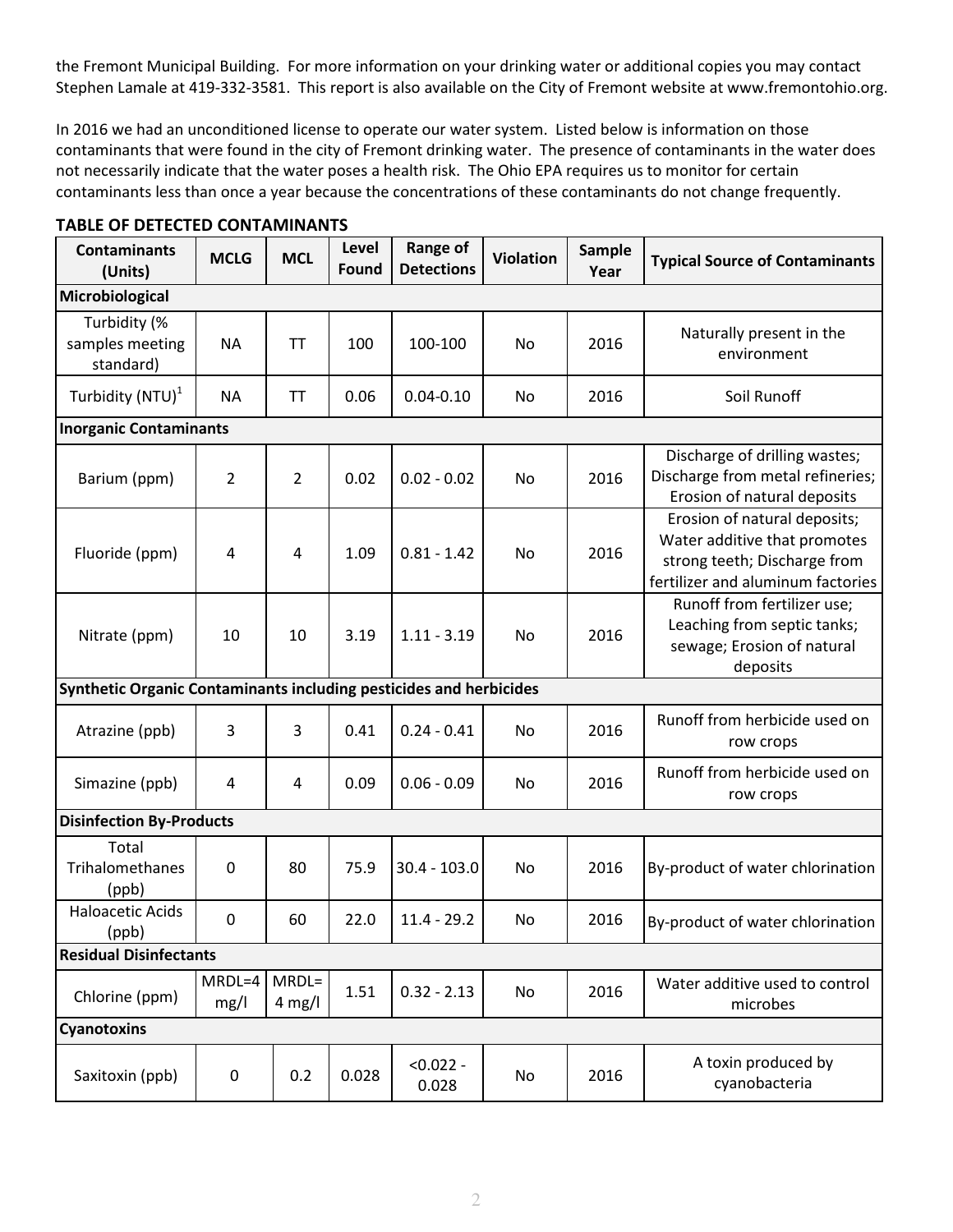| Total Organic Carbon (TOC) <sup>2</sup> |                                                  |                |                                             |                  |                |                                        |  |
|-----------------------------------------|--------------------------------------------------|----------------|---------------------------------------------|------------------|----------------|----------------------------------------|--|
| <b>MCL</b>                              | Min. Ratio of % removal<br>to required % removal | Level<br>Found | Range of<br><b>Monthly</b><br><b>Ratios</b> | <b>Violation</b> | Sample<br>Year | <b>Typical Source of Contaminants</b>  |  |
|                                         |                                                  | 2.1            | $1.8 - 3.3$                                 | No               | 2016           | Normally present in the<br>environment |  |

| <b>Lead and Copper</b>         |                                                                                                       |                                             |                                         |                  |                 |                                                                                                      |  |  |
|--------------------------------|-------------------------------------------------------------------------------------------------------|---------------------------------------------|-----------------------------------------|------------------|-----------------|------------------------------------------------------------------------------------------------------|--|--|
| <b>Contaminants</b><br>(units) | <b>Action</b><br>Level<br>(AL)                                                                        | <b>Individual</b><br>Results over the<br>AL | 90% of test<br>levels were<br>less than | <b>Violation</b> | Year<br>Sampled | <b>Typical source of Contaminants</b>                                                                |  |  |
| Lead $(ppb)^3$                 | 15 ppb                                                                                                | 60 ppb                                      | 3.2                                     | No.              | 2014            | Corrosion of household plumbing<br>systems; Erosion of natural deposits                              |  |  |
|                                | 1 out of 30 samples were found to have lead levels in excess of the lead action level of 15 ppb.      |                                             |                                         |                  |                 |                                                                                                      |  |  |
| Copper (ppm)                   | $1.3$ ppm                                                                                             | <b>NA</b>                                   | 0.047                                   | No.              | 2014            | Erosion of natural deposits;<br>Leaching from wood preservatives;<br>Corrosion of household plumbing |  |  |
|                                | 0 out of 30 samples were found to have copper levels in excess of the copper action level of 1.3 ppm. |                                             |                                         |                  |                 |                                                                                                      |  |  |

| <b>Unregulated Contaminants</b> |         |              |              |                  |               |  |  |  |
|---------------------------------|---------|--------------|--------------|------------------|---------------|--|--|--|
|                                 |         | Chromium-6   | Molybdenum   | <b>Strontium</b> | Vanadium      |  |  |  |
| Plant Tap (ppb)                 | Average | 0.89         | 3.95         | 2422             | 0.22          |  |  |  |
|                                 | Range   | $0.7 - 1.6$  | $1.76 - 6.0$ | $600 - 3500$     | $0.20 - 0.23$ |  |  |  |
| Distribution (ppb)              | Average | 1.04         | 4.67         | 2410             | 0.22          |  |  |  |
|                                 | Range   | $0.57 - 1.8$ | $3.28 - 6.6$ | $1030 - 3300$    | $0.22 - 0.23$ |  |  |  |

Unregulated contaminants monitoring helps EPA to determine where certain contaminants occur and whether it needs to regulate those contaminants. The results in this table are from sampling done for the Unregulated Contaminant Monitoring Rule in 2013.

**1 Turbidity** is a measure of the cloudiness of water and is an indication of the effectiveness of our filtration system. The turbidity limit set by the EPA is 0.3 NTU in 95% of the daily samples and shall not exceed 5 NTU at any time. As reported above, the Fremont WTP highest recorded turbidity result for 2016 was 0.10 NTU and lowest monthly percentage of samples meeting the turbidity limits was 100%.

**2 Total Organic Carbon (TOC)** The value reported under "Level Found" for Total Organic Carbon is the lowest ratio between the percentage of TOC actually removed to the percentage of TOC required to be removed. Our water system is in compliance with TOC removal requirements if the value is greater than one (1). A value less than one indicates a violation of the TOC requirements.

**3 Lead Educational Information** If present, elevated levels of lead can cause serious health problems, especially for pregnant women and young children. Lead in drinking water is primarily from materials and components associated with service lines and home plumbing. The Fremont WTP is responsible for providing high quality drinking water, but cannot control the variety of materials used in plumbing components. When your water has been sitting for several hours, you can minimize the potential for lead exposure by flushing your tap for 30 seconds to 2 minutes before using water for drinking or cooking. If you are concerned about lead in your water, you may wish to have your water tested. Information on lead in drinking water, testing methods, and steps you can take to minimize exposure is available from the Safe Drinking Water Hotline at 800-426-4791or at http://www.epa.gov/safewater/lead.

## **Important Drinking Water Definitions**

• **Maximum Contaminant Level Goal (MCLG):** The level of a contaminant in drinking water below which there is no